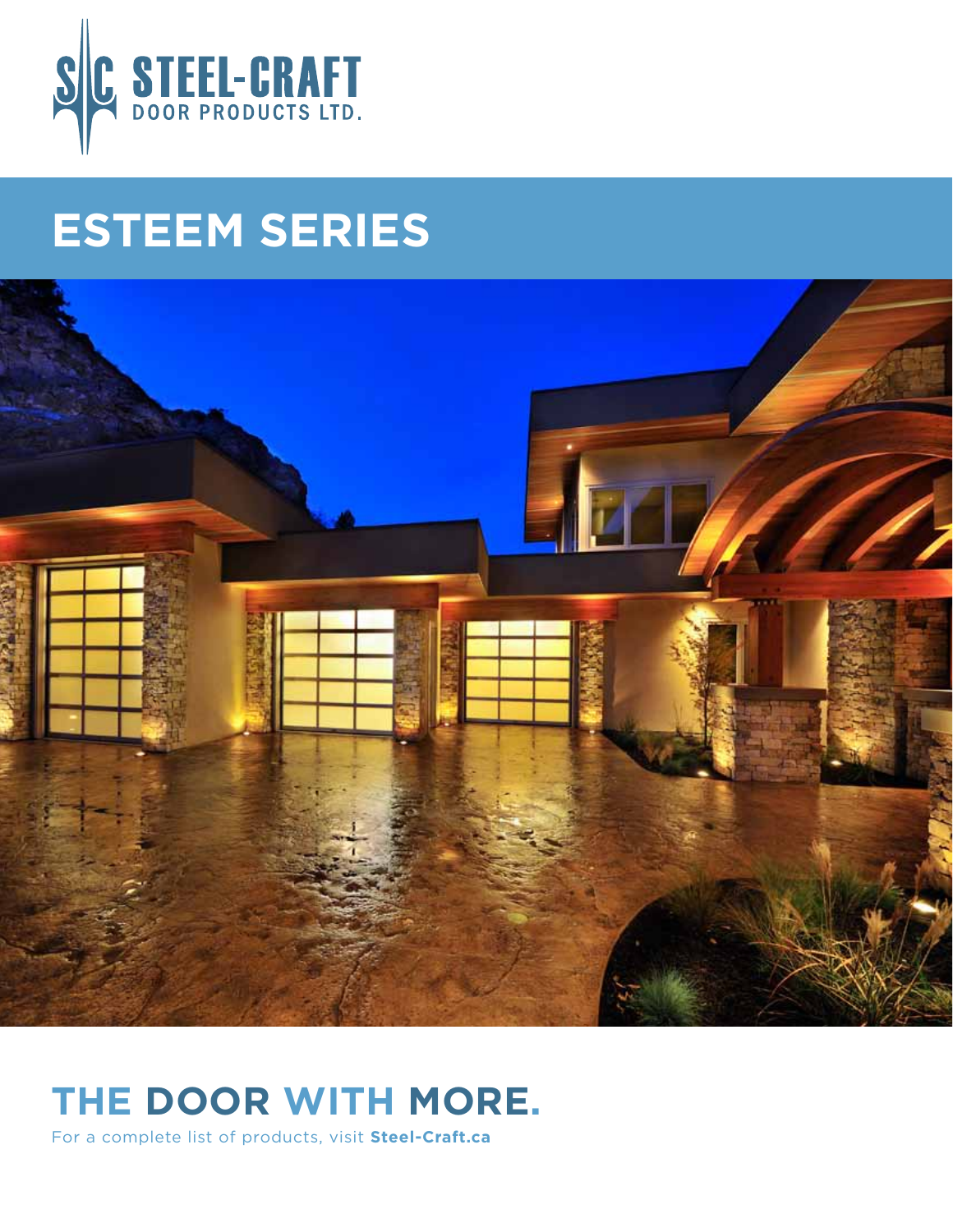### **VISION LITE & COLOUR OPTIONS**

#### ESTEEM SERIES



#### **Weatherstripping**

- Bottom weatherstripping: U-type arctic grade vinyl
- Section interface: arctic grade vinyl bubble-shaped weatherstrip at all section meeting rails
- Jamb: anodized or painted aluminum with two-point flexible arctic grade vinyl weatherstrip
- Header: anodized or painted aluminum with two-point flexible arctic grade vinyl weatherstrip

#### **DOOR FACE HARDWARE**

- Graduated end hinges and centre hinges made from galvanized steel
- Heavy duty rollers with 10 grade 500 ball bearings

#### **STRUTTING**

- 44 mm deep aluminum strut
- Anodizing applied to AMA 611, 607, 608 standards
- Strutting required for doors wider than 4 m

#### **FRAMES**

- Thickness: 1.8mm/0.071"; 3mm/0.118" at fastener locations
- Standard Top/Bottom/End Stiles: 162mm/6.375"
- Intermediate Stiles: 44mm/1.75"

#### **INSULATED Aluminum panel**

• 13 mm thick aluminum sheet material insulated and sealed to door frame

#### **FINISH**

• Anodizing applied to AAMA 611, 607, 608 standards. Painted product (special order) powdercoated to AAMA 2603 standards.

#### **TEMPERED GLASS, POLYCARBONATE OR INSULATED ALUMINUM PANEL**

• All materials sealed to frame with glazing compound and held with rigid PVC mouldings

#### **COUNTERBALANCE SYSTEM**

- Class II oil tempered ASTM A229 wire, minimum 10,000 cycle torsion springs on continuous steel shaft
- Aircraft quality galvanized lift cables with a minimum safety factor of 5 to 1

#### **TRACKS**

• 50 mm or 75 mm wide galvanized steel tracks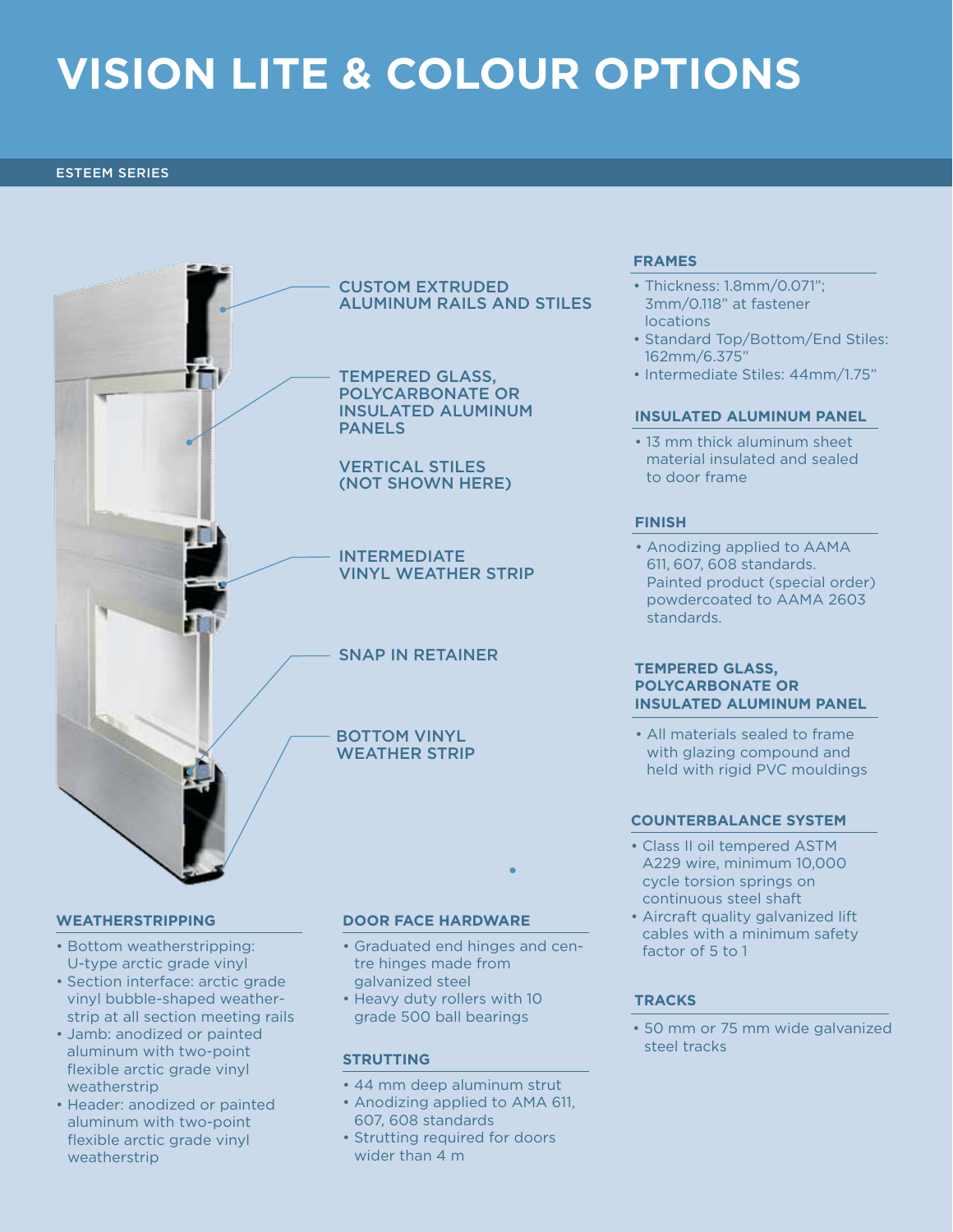

#### standard Vision Lites Options

Consult Steel-Craft for additional custom glass options.

#### **GLASS**

Available in tempered single pane and tempered sealed units. Glass options include Clear, Satin Texture (Frosted), Grey Tint Clear, Grey Tint Privacy and Bronze Reflective.

| Clear Glass                                                             | Satin Glass            | <b>Grey Tint</b><br>Clear Glass | <b>Grey Tint</b><br>Privacy<br><b>Glass</b> | <b>Bronze</b><br>Reflective<br>Glass |  |  |  |  |  |  |
|-------------------------------------------------------------------------|------------------------|---------------------------------|---------------------------------------------|--------------------------------------|--|--|--|--|--|--|
| <b>THERMOCLEAR POLYCARBONATE</b>                                        |                        |                                 |                                             |                                      |  |  |  |  |  |  |
| Available in Triple Wall 16mm. Colour options include Clear and Bronze. |                        |                                 |                                             |                                      |  |  |  |  |  |  |
| Clear<br>Lexan                                                          | <b>Bronze</b><br>Lexan |                                 |                                             |                                      |  |  |  |  |  |  |

#### **standard Anodizing Color Options**

Additional custom anodizing colors are available, please consult factory for details.



#### **standard Painting Color Options**

A full selection of custom paint colors are available. (please consult factory for details.)

| Red        | Dark Blue   | Light Blue | Dark Green | Light Green | <b>Black</b>       | Charcoal |
|------------|-------------|------------|------------|-------------|--------------------|----------|
| Dark Brown | Light Brown | Bronze     | Sable Grey | Sandstone   | <b>Oyster Grey</b> | Linen    |
| Cedar      |             |            |            |             |                    |          |

Cedar Woodgrain